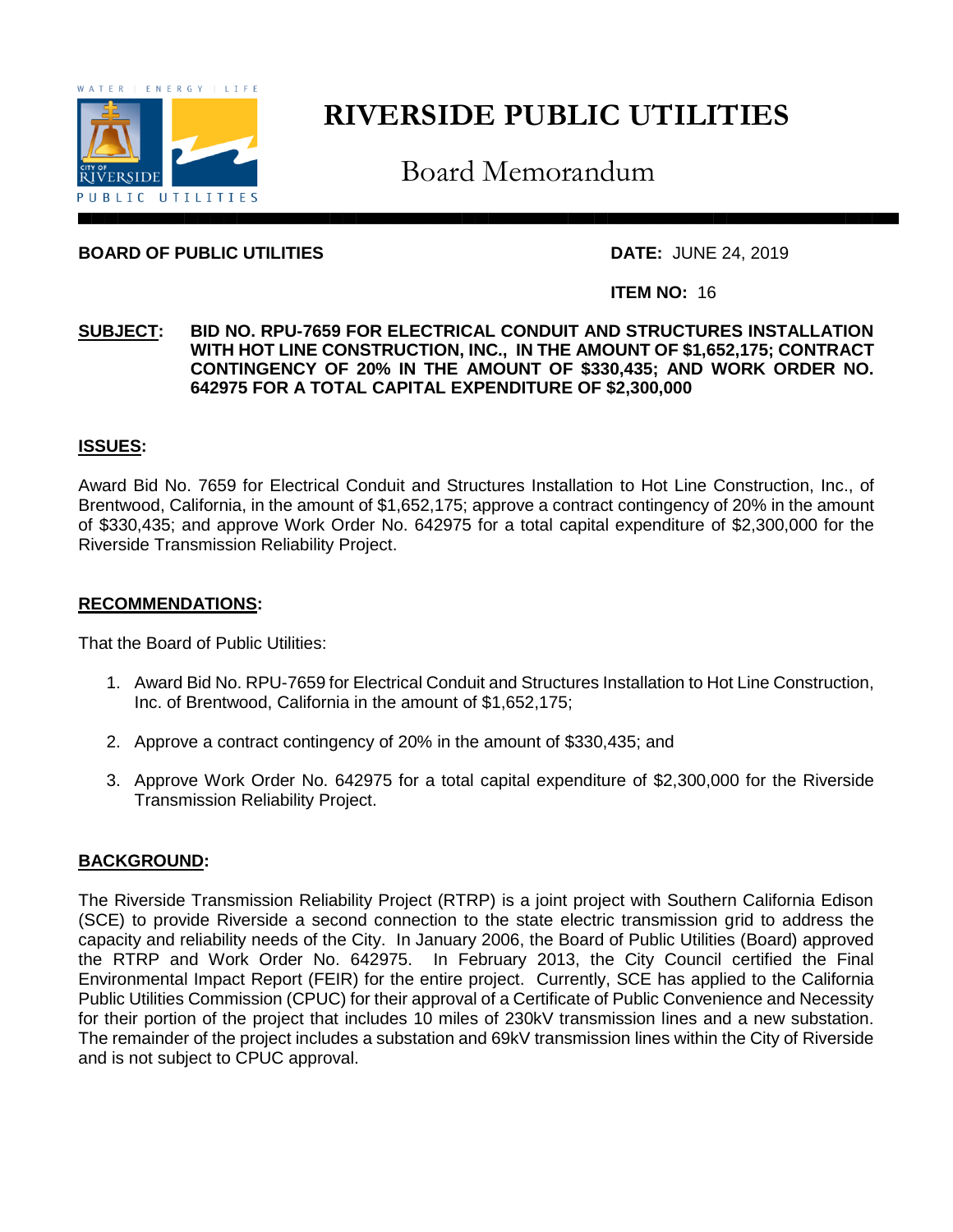#### *Award Bid No. RPU-7659, RTRP WO No. 642975 – Electrical Conduit and Structures Installation – Page 2*

A portion of the work includes construction of 69kV sub-transmission lines between Riverside's Energy Resource Center (RERC) and Riverside's Harvey Lynn and Freeman Substations. Part of the 69kV subtransmission lines scope of work involves undergrounding the lines around the corner of Jurupa Avenue and Van Buren Boulevard and Doolittle Avenue due to the sub-transmission lines route being in the vicinity of Riverside Municipal Airport.



*69kv Sub-Transmission Lines Routes – RERC to Harvey Lynn & RERC to Freeman*

This phase (underground portion of sub-transmission lines) of the project includes installing conduit and structures. This work will consist of trenching, substructure installation, jack and bore for new duct bank installation, sidewalk replacement and paving across Jurupa Avenue, Van Buren Boulevard, and along Doolittle Avenue.

## **DISCUSSION:**

Bid No. RPU-7659 for Electrical Conduit and Structures Installation was posted on the City's Online Bid System on March 25, 2019 and closed May 21, 2019. Eleven vendors submitted bids for the project. Staff evaluated the bids and deemed Hot Line Construction Inc. to be the lowest responsive and responsible bidder. The bid was within the engineer's estimated amount of \$1,885,824.00.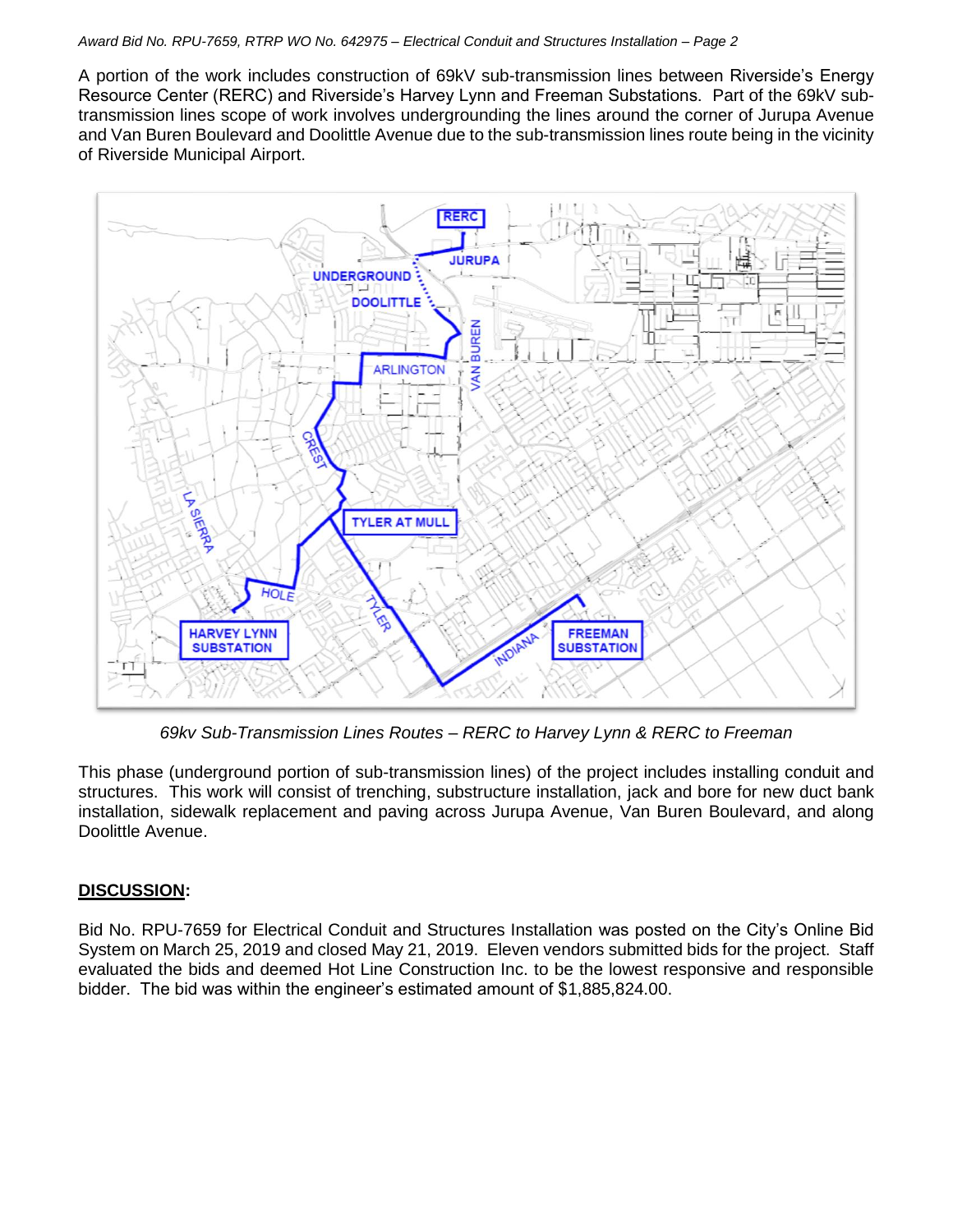*Award Bid No. RPU-7659, RTRP WO No. 642975 – Electrical Conduit and Structures Installation – Page 3*

The bids are summarized in the table below.

| <b>Vendors</b>                               | <b>City Location</b> | <b>Bid Amount</b> | <b>Rank</b> |
|----------------------------------------------|----------------------|-------------------|-------------|
| <b>Hot Line Construction, Inc.</b>           | <b>Brentwood, CA</b> | \$1,652,174.92    |             |
| *Asplundh Construction LLC                   | Anaheim, CA          | \$1,662,846.00    | 2           |
| <b>International Line Builders</b>           | Riverside, CA        | \$1,684,708.00    | 3           |
| Doty Bros. Equipment Company                 | Norwalk, CA          | \$1,795,931.00    | 4           |
| <b>VCI Construction LLC</b>                  | Upland, CA           | \$2,197,474.00    | 5           |
| Henkels & McCoy, Inc.                        | Pomona, CA           | \$2,400,101.98    | 6           |
| <b>Royal Electric</b>                        | Sacramento, CA       | \$2,603,755.00    | 7           |
| <b>VCI Utility Services LLC</b>              | Upland, CA           | \$2,624,117.30    | 8           |
| Herman Weissker, Inc.                        | Riverside, CA        | \$4,181,072.36    | 9           |
| <b>Ferreira Coastal Construction Company</b> | Chino, CA            | \$6,523,014.00    | 10          |
| A.M. Ortega Construction, Inc.               | Lakeside, CA         | \$23,101,973.40   | 11          |
| <b>Engineer's Estimate</b>                   |                      | \$1,885,824.00    |             |

## **\*Non-responsive**

The FEIR for the RTRP analyzed visual impacts to the surrounding areas and deemed the routes noted above as the environmentally preferred routes. All work proposed in this Board action is consistent with the FEIR that was certified by the City Council.

The Purchasing Manager concurs that the recommended actions comply with Purchasing Resolution No. 23256.

The breakdown for the total capital expenditure is as follows:

| <b>Project and Fiscal Breakdown</b> |                             |                  |
|-------------------------------------|-----------------------------|------------------|
| Work Type                           | Performed By:               | Amount (\$)      |
| Engineering                         | Power Engineers, Inc.       | \$226,838        |
| <b>Project Management</b>           | <b>RPU Operations</b>       | \$10,000         |
| <b>Civil Construction</b>           | Hot Line Construction, Inc. | \$1,652,175      |
| <b>Materials</b>                    |                             | \$80,552         |
| Contract Contingency-20% of         |                             | \$330,435        |
| <b>Construction Contract</b>        |                             |                  |
| <b>Work Order Total:</b>            |                             | \$2,300,000      |
| <b>Anticipated Start Date:</b>      |                             | <b>July 2019</b> |
| <b>Anticipated Duration:</b>        |                             | 12 Weeks         |

Staff is requesting a contract contingency of 20% for this project due to the nature of the work. The work included in this proposed contract includes foundation work that requires significant excavation. Staff has researched the utilities and potential conflicts in the area, but there is still a high probability that issues will come up during excavation that will require changes not foreseen at this time. Staff is requesting 20% contingency on this contract to deal with the high probability of issues arising from the significant excavation work that is required.

## **FISCAL IMPACT:**

The total fiscal impact is \$2,300,000. Sufficient funds are available in Public Utilities Electrical Capital Account No. 6130000-470685 (RTRP non-reimbursable).